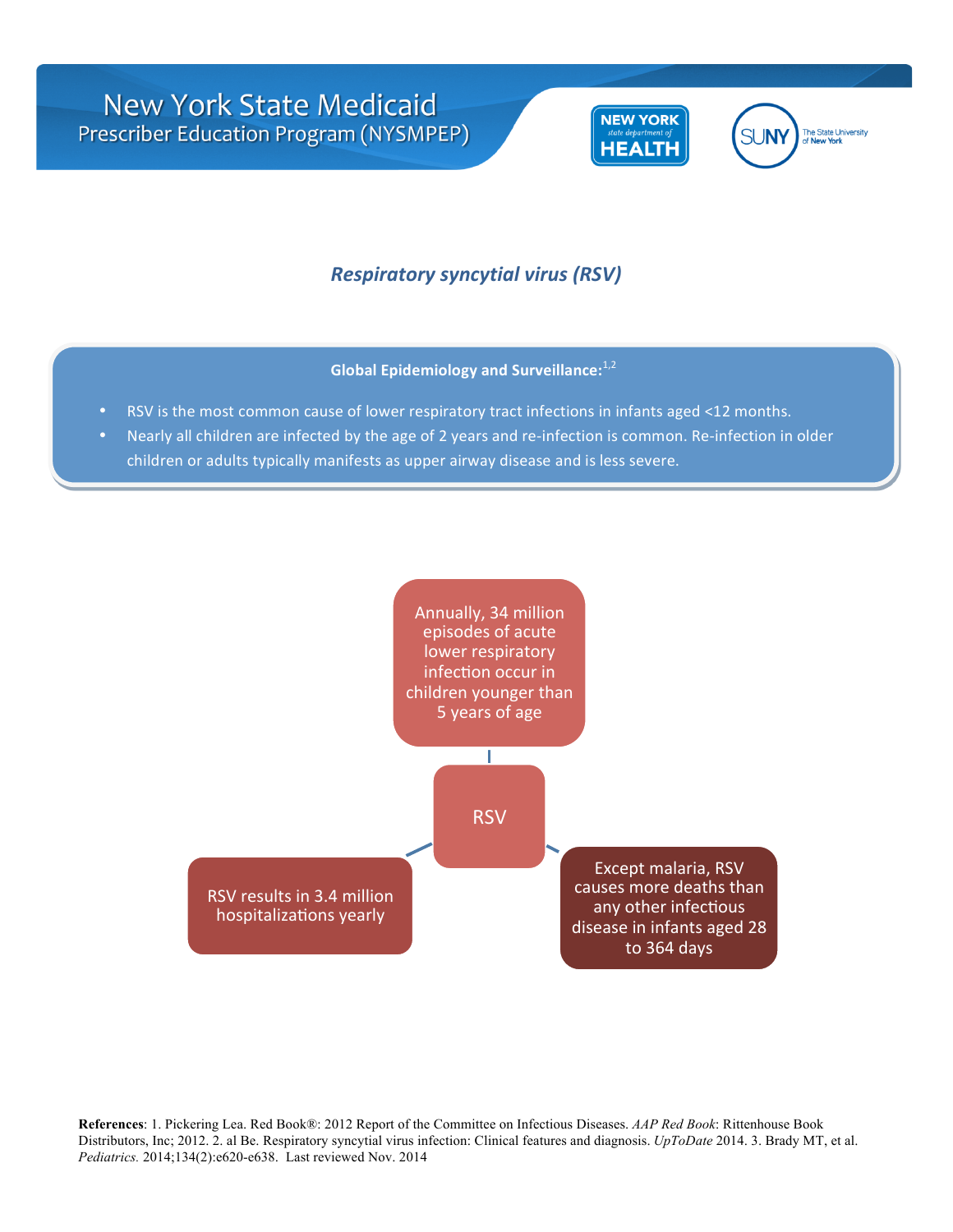The Centers for Disease Control and Prevention (CDC) assesses seasonal trends in RSV at the national, regional, and state levels.



| Region | <b>States</b>              |  |  |
|--------|----------------------------|--|--|
| 1      | CT, ME, MA, NH, RI, VT     |  |  |
| 2      | NJ, NY                     |  |  |
| 3      | DE, DC, MD, PA, VA, WV     |  |  |
| 4      | AL, GA, KY, MI, NC, SC, TN |  |  |
| 5      | IL, IN, MI, MN, OH, WI     |  |  |
| 6      | AR, LA, NM, OK, TX         |  |  |
| 7      | IA, KS, MO, NE             |  |  |
| 8      | CO, MT, ND, SD, UT, WY     |  |  |
| 9      | AZ, CA, HI, NV             |  |  |
| 10     | AL, ID, OR, WA             |  |  |

**http://www.cdc.gov/rsv/research/us-surveillance.html**

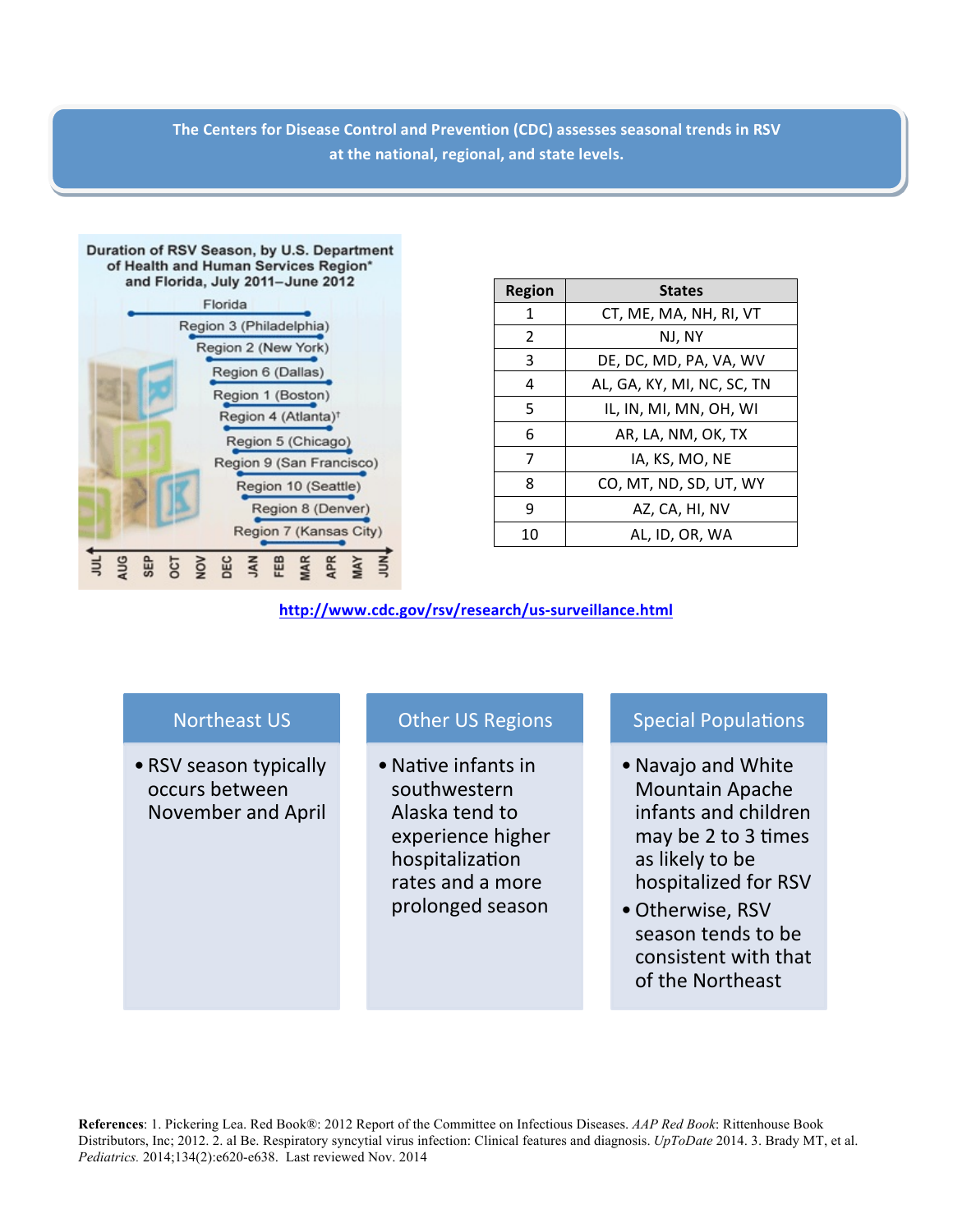

\*Chronologic age is the most important risk factor for RSV hospitalization. Other factors may also contribute but are not independently associated.

**Diagnosis1,2**

The presentation of RSV is similar to that of the common cold. RSV should be suspected in patients younger than 12 months who present with:

- Lethargy, irritability, and poor feeding
- Lower respiratory tract disease during the winter months
- Apnea and wheezing

Analysis of secretions may confirm the diagnosis and a definitive diagnosis may be made by isolating the virus in HEp-2-cells. This is not always necessary.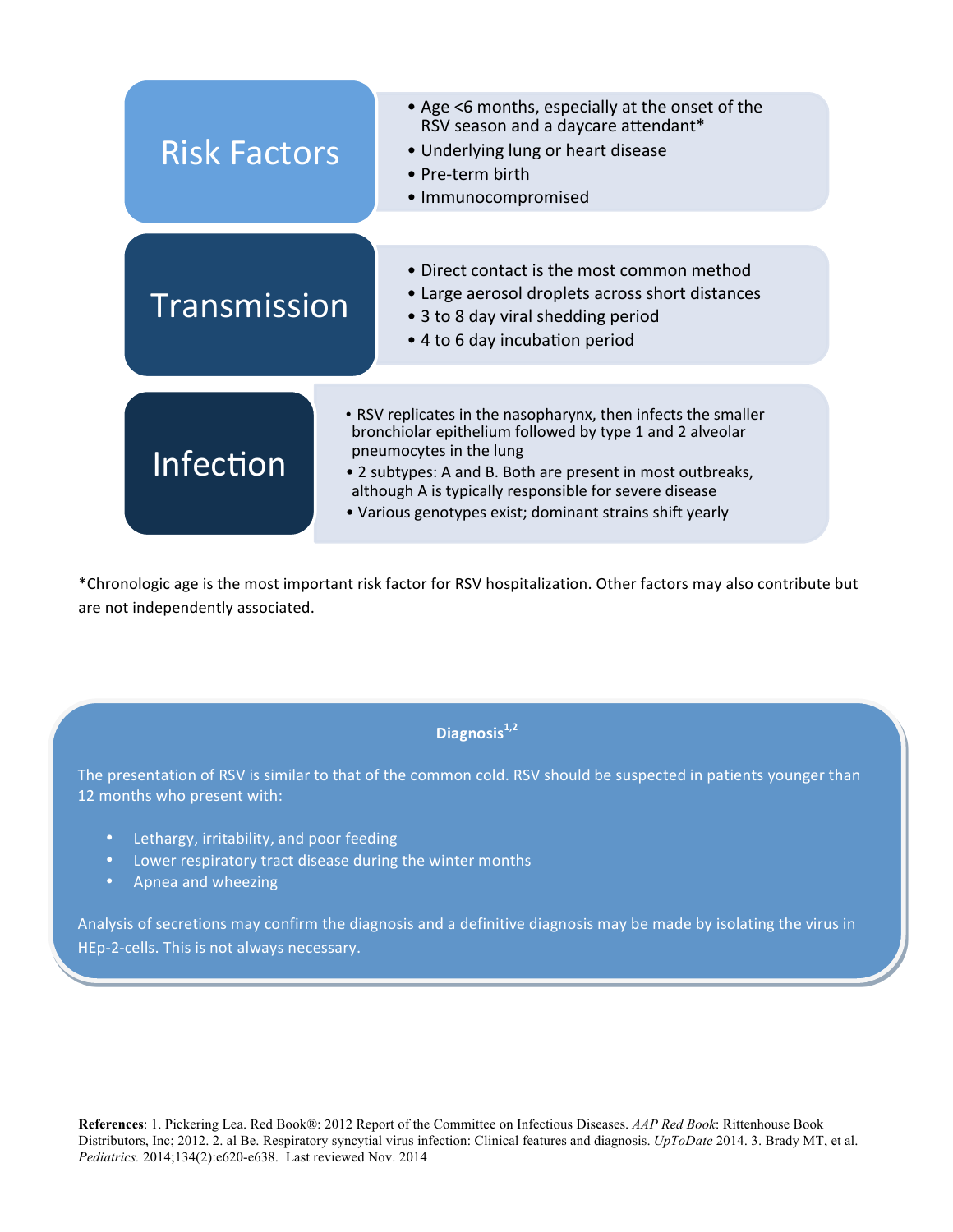## **Prophylaxis<sup>3</sup>**

| <b>Agent</b>        | <b>Class</b>                                                    | <b>MoA</b>                                                                                                                          | <b>Dosing</b>                                                                                    | <b>Notes</b>                                                                                                                                                                                                                                                                                                                                                                                                                                  |  |
|---------------------|-----------------------------------------------------------------|-------------------------------------------------------------------------------------------------------------------------------------|--------------------------------------------------------------------------------------------------|-----------------------------------------------------------------------------------------------------------------------------------------------------------------------------------------------------------------------------------------------------------------------------------------------------------------------------------------------------------------------------------------------------------------------------------------------|--|
| <b>FDA-approved</b> |                                                                 |                                                                                                                                     |                                                                                                  |                                                                                                                                                                                                                                                                                                                                                                                                                                               |  |
| Palivizumab         | Humanized murine<br>immunoglobulin<br>monoclonal<br>antibody    | <b>Binds the RSV</b><br>fusion protein in<br>the lower<br>respiratory tract<br>preventing viral<br>envelope fusion<br>with the host | 15 mg/kg IM<br>monthly x max of 5<br>doses prior to the<br>start of/throughout<br>the RSV season | Eligible patients: Less than 12<br>months of age and:<br>Born <28 weeks gestation<br>٠<br>Pre-term with chronic<br>$\bullet$<br>lung disease<br>Congenital heart disease<br>Patients may possibly be<br>considered eligible if:<br><12 months of age with<br>$\bullet$<br>pulmonary or<br>neuromuscular<br>abnormalities that impair<br>clearance of secretions<br><24 months of age and<br>$\bullet$<br>immunocompromised at<br>season onset |  |
| Investigational     |                                                                 |                                                                                                                                     |                                                                                                  |                                                                                                                                                                                                                                                                                                                                                                                                                                               |  |
| Motavizumab         | Second generation<br>humanized murine<br>monoclonal<br>antibody | Same as<br>palivizumab; also<br>acts in the upper<br>respiratory tract                                                              | Not established                                                                                  | FDA rejected NDA in 2010                                                                                                                                                                                                                                                                                                                                                                                                                      |  |
| <b>MEDI-559</b>     | Live-attenuated<br>vaccine                                      | Vaccination                                                                                                                         | Not established;<br>intranasal<br>administration                                                 | Phase I as of June 2014;<br>initiation in the fourth quarter<br>of 2008                                                                                                                                                                                                                                                                                                                                                                       |  |

RSV=respiratory syncytial virus, IM=intramuscular, FDA=Food and Drug Administration, NDA=new drug application

Eligible patients only require a sufficient amount of doses to carry them through the RSV season. Infants born during the season may therefore require fewer doses.

Native Americans, Native Alaskans, and inhabitants of certain regions may experience a prolonged season with more severe symptoms, and these prophylaxis guidelines may not be as stringent in these areas

## **Non-pharmacologic options<sup>2</sup>:**

Preventive measures include reduction of environmental risk factors such as:

- Smoke exposure
- Large group daycare facilities
- Encouragement of breastfeeding